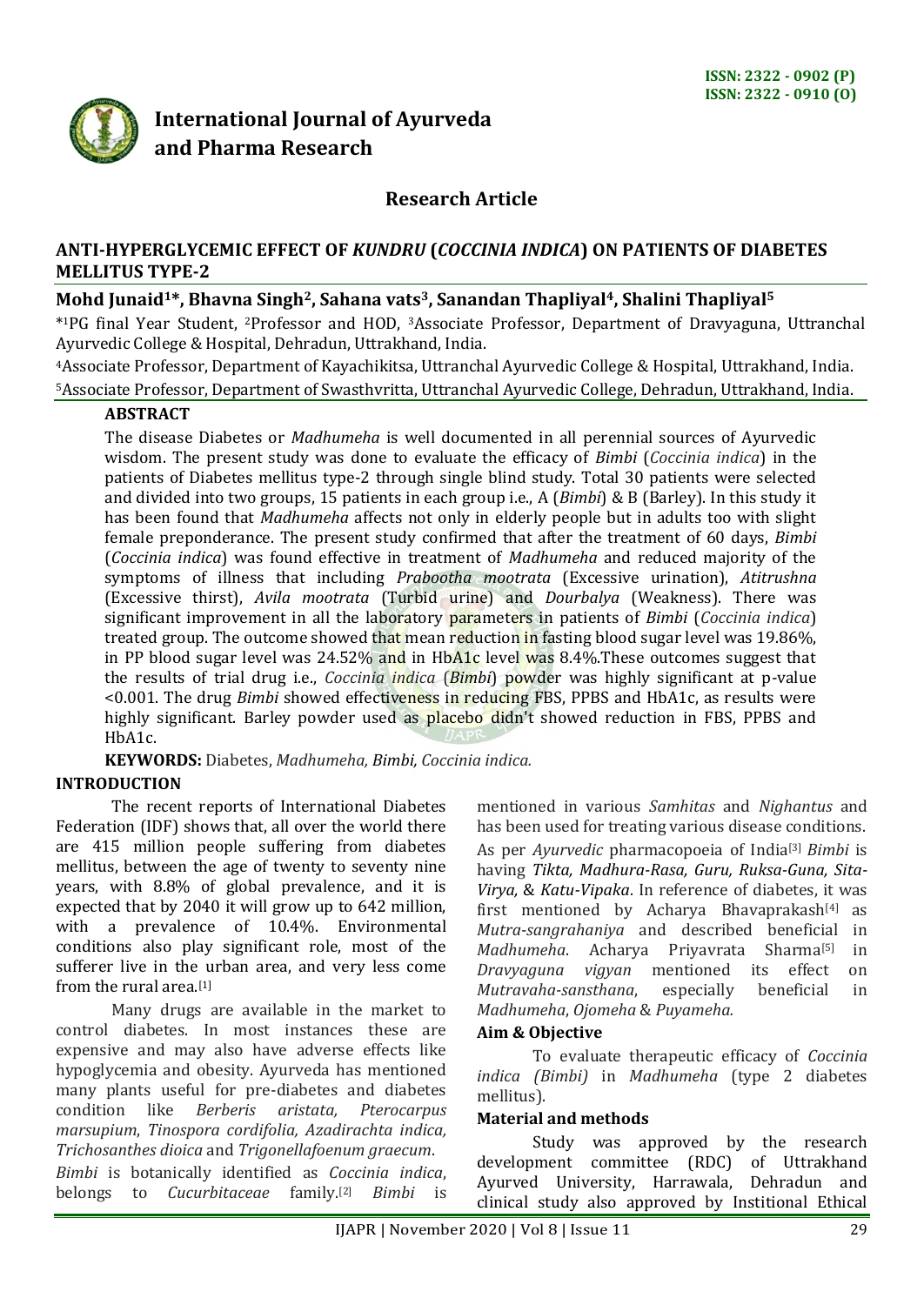Committee (IEC), Uttaranchal Ayurvedic Collage on 11 May 2019.

The clinical trial was also registered in CTRI, Govt. of India on 17 July 2019 with reference no. REF/2019/07/026977 and trial registration number CTRI/2019/07/020228. The study was commenced thereafter.

**Source of the drug:** The plant material was purchased from Rudrapur, Uttrakhand and authenticated (with ref.no.–NISCAIR/RHMD/ consult/ 2018/3219-20) by Dr. Sunita Garg (Emeritus Scientist, CSIR-NISCAIR, New Delhi). The authenticated sample i.e., *Coccinia indica, Bimbi*  leaves were powdered and passed through the sieve no.14 and stored in an air tight container for further studies.

**Preparation of the drug for clinical trial:** *Bimbi* powder and Barley powder was made under hygenic condition.

**Dosage:** 6 gm of *Bimbi* powder twice daily to be taken with water, 30 minutes before food, by the patients of group-A. 6 gm of Barley powder twice daily to be taken with water, 30 minutes before food, by the patients of group-B i.e. placebo group.

**Source of the patients:** A free medical camp was organised in the premises of Uttaranchal Ayurvedic hospital, Rajpur road, Dehradun, dated on November 2, 2019 and again rescheduled on November 12, 2019. During this period, many patients were enrolled while more patients enrolled themselves from November 2019 to January 2020. A total of 41 patients were selected randomly for the study irrespective of sex, caste, race and religion. Out of 41 patients, 11 couldn't complete the study.

**Study design:** 30 selected patients were divided into two groups, 15 patients in each group i.e A & B.

**Group A**-(Trial group of 15 patients) A pack of 180 gms was given to each patient of trial group A on visit-1 (day-0) and visit-2 (day-15). Further on visit-3 (day-30) two packets each of 180 gms *Bimbi* powder were given (for next 30 days).

**Groups B**- (Placebo group of 15 patients) A pack of 180 gms of Barley flour was given on visit-1 (day-0) and visit-2 (day-15) to every patient enrolled in this group. On visit-3 (day-30) two packets each of 180 gms were given (for next 30 days intake).

**Type of study:** Single blind study

**Number of patients:** Total 30 Patients completed the study.

**Duration of treatment:** Total duration of treatment was 60 days

**Follow up:** Patients were advised to visit for followup on day 0, 15th, 30th, & 60th for testing of the objective parameters and to ascertain the adverse effects of the treatment if any.

## **Inclusion criteria**

- Patients presenting with or without symptoms like polyuria, excessive thirst, turbid urine and weakness.
- Patients of either sex between the age group of 30 to 60 years.
- Patients of type 2 diabetes mellitus with the FBS ranging between 120 mg per dl to 180 mg per dl and PPBS ranging between 160 mg per dl to 300 mg per dl.
- Established cases of type 2 diabetes mellitus without complications.

# **Exclusion criteria**

- Juvenile diabetes mellitus.
- Patients below the age of 30 years and above the age of 60 years.
- Patients suffering from diabetes mellitus due to secondary causes, pregnancy and other systemic disorders which interferes with course of treatment.

# **Assessment**

## **Subjective parameters**

The subjective parameters include for the assessment criteria are as below-

- Excessive urination (*Prabootha mootrata*)
- Turbid urine (*Avila mootrata*)
- Excessive thirst (*Atitrushna*)
- Weakness (*Dourbalya*)

Scoring has given to all the signs and symptoms from grade 0-3 according to the severity and has documented properly before the treatment, after 15 days, 30 days and 60 days of the treatment.

## *Prabootha mootrata* **(polyuria or excessive urination): quantity of urine**

| 1.50 to 2.00 liters/24 hrs.     | $\colon \; 0$       |
|---------------------------------|---------------------|
| $>2.00$ to 2.50 liters /24 hrs. | $\colon \mathsf{1}$ |
| >2.50 to 3.00 liters / 24 hrs.  | $\cdot$ 2           |
| $>3.00$ liters / 24 hrs.        | $\pm$ 3             |

## **Frequency of urine**

| 3-5 times per day, no or rarely at night    | $\pm$ 0   |
|---------------------------------------------|-----------|
| 6 - 8 times per day, 1-2 times per night    | $\cdot$ 1 |
| 9-11 times per day, 3-4 times per night     | $\cdot$ 2 |
| >11 times per day, > 4 times per night      | $\cdot$ 3 |
| Atitrushna (polydipsia or excessive thirst) |           |
|                                             |           |

Feeling of thirst 7-9 times/24 hr, either/or intake of water 5-7 times/24 hr with quantity **:** 0

Feeling of thirst 9 - 11 times/24 hr, either **:** 1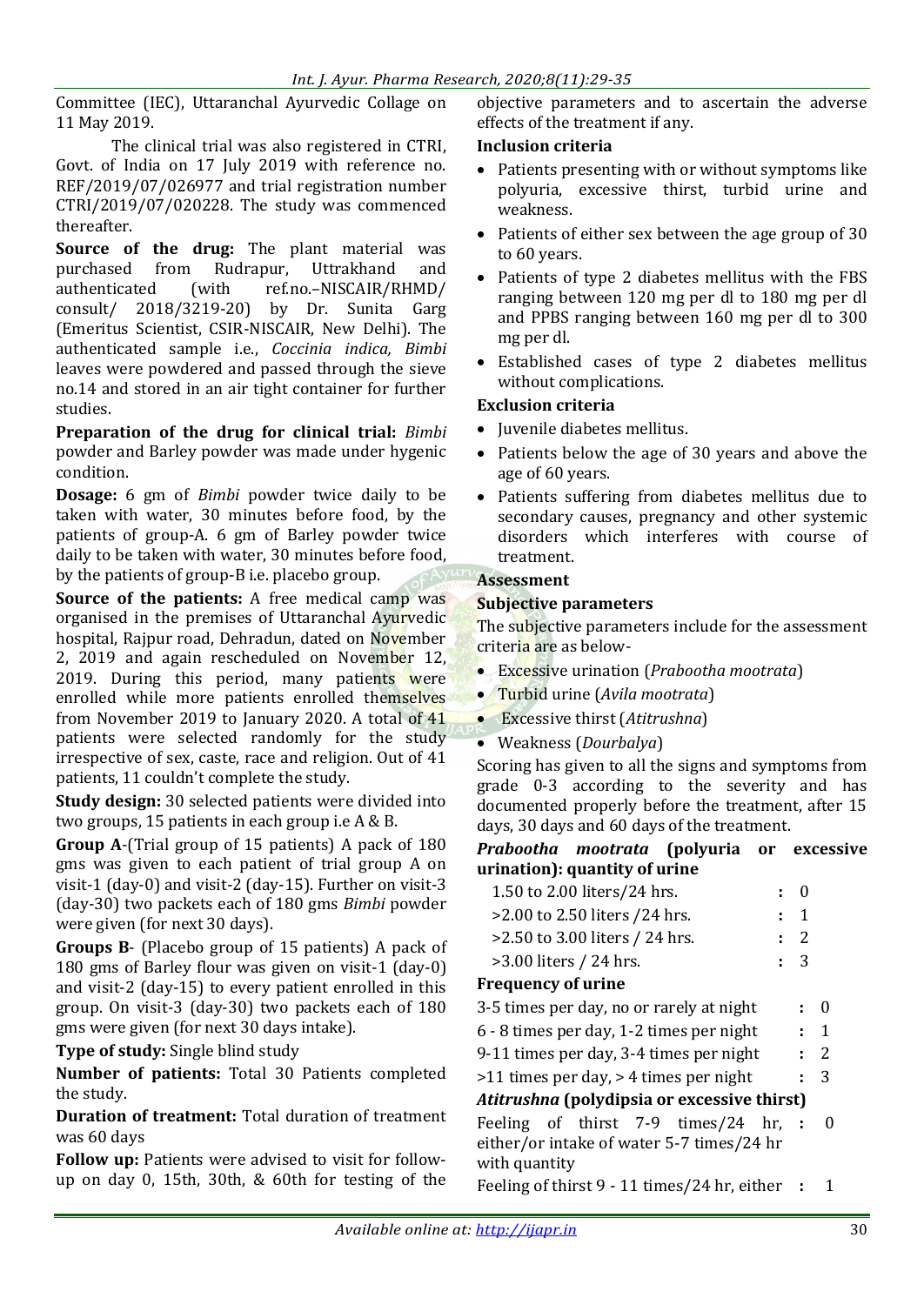| /or intake of water 7 - 9 times/24 hr with<br>quantity $2.0 - 2.50$ liter/24 hr                                                    |                |   |
|------------------------------------------------------------------------------------------------------------------------------------|----------------|---|
| Feeling of thirst $11-13$ times/24 hr, either :<br>/or intake of water 9-11 times/24 hr with<br>quantity $2.50 - 3.00$ liter/24 hr | $\mathcal{L}$  |   |
| Feeling of thirst $>13$ times/24 hr, either/ :<br>or intake of water >11 times/24 hours<br>with quantity $>3.00$ liter/24 hr       |                | 3 |
| Avila mootrata (turbid urine)                                                                                                      |                |   |
| Crystal clear fluid                                                                                                                |                | 0 |
| Faintly cloudy or hazy with slight turbidity :                                                                                     | 1              |   |
| Turbidity clearly present and newsprint :<br>easily read through test tube                                                         | 2              |   |
| Newsprint not easily read through test :<br>tube                                                                                   |                | 3 |
| Dourbalya (Weakness)                                                                                                               |                |   |
| Very active                                                                                                                        | 0              |   |
| Active                                                                                                                             | $\mathbf{1}$   |   |
| Moderate active                                                                                                                    | $\overline{2}$ |   |
| Dull                                                                                                                               | 3              |   |

## **Age wise distribution**

# **Objective parameters**

# **Investigations of blood**

- Fasting blood sugar (FBS)
- Post-prandial blood sugar (PPBS)
- HbA1c.

#### **Urine**

- Fasting urine sugar (FUS)
- Post prandial urine sugar (PPUS)

## **Statistical design**

**Statistical analysis** was done by paired student "t" test. The evaluation was done on the statistical analysis of the results obtained (as per American Diabetes Association) and it was compared before and after treatment.

#### **Observations**

The findings of data obtained at the start of study have been organized as mentioned below:

#### **Table 1: Distribution of patients according to age**

| Age in year | Group-A ( <i>Bimbi</i> ) | <b>Group-B (Barley)</b> |    | No. of patients   Percentage $(\%)$ |
|-------------|--------------------------|-------------------------|----|-------------------------------------|
| $20 - 30$   |                          |                         |    | 3.4                                 |
| 31-40       |                          |                         |    | 20.0                                |
| 41-50       |                          |                         | 16 | 53.3                                |
| $51 - 60$   |                          |                         |    | 23.3                                |
| Total       | 15                       |                         | 30 | 100                                 |

#### **Sex wise distribution**

#### **Table 2: Distribution of patients according to sex**

| <b>Sex</b> | Group-A ( <i>Bimbi</i> ) | <b>Group-B (Barley)</b> | Tuble == Distribution of puttents according to sea<br>No. of patients | Percentage (%) |
|------------|--------------------------|-------------------------|-----------------------------------------------------------------------|----------------|
| Male       | ◡                        |                         | 14                                                                    | 46.7           |
| Female     |                          |                         | I b                                                                   | 53.3           |
| Total      |                          |                         | 30                                                                    | 100            |

#### **Marital status wise distribution**

#### **Table 3: Distribution of patients according to Marital status**

| <b>Marital status</b> | Group-A ( <i>Bimbi</i> ) | <b>Group-B (Barley)</b> | No. of patients | Percentage (%) |
|-----------------------|--------------------------|-------------------------|-----------------|----------------|
| Married               | 15                       | ⊥ J                     | 30              | 100            |
| Un-married            |                          | -                       |                 |                |
| Total                 | 15                       | ⊥J                      | 30              | 100            |

#### **Habitat wise distribution**

#### **Table 4: Distribution of patients according to Habitat status**

|       | Habitat status   Group-A $(Bimbi)$ | Group-B (Barley)   No. of patients |    | Percentage (%) |
|-------|------------------------------------|------------------------------------|----|----------------|
| Rural |                                    |                                    |    | 30             |
| Urban |                                    |                                    |    | 70             |
| Total |                                    |                                    | 30 | 100            |

#### **Family history wise distribution**

#### **Table 5: Distribution of patients according to Family history**

| <b>Family History</b> | Group-A ( <i>Bimbi</i> ) | <b>Group-B (Barley)</b> | No. of Patients | Percentage (%) |
|-----------------------|--------------------------|-------------------------|-----------------|----------------|
| Positive              |                          |                         |                 | 43.3           |
| Negative              |                          |                         |                 | 56.7           |
| Total                 |                          | ⊥J                      | 30              | 30             |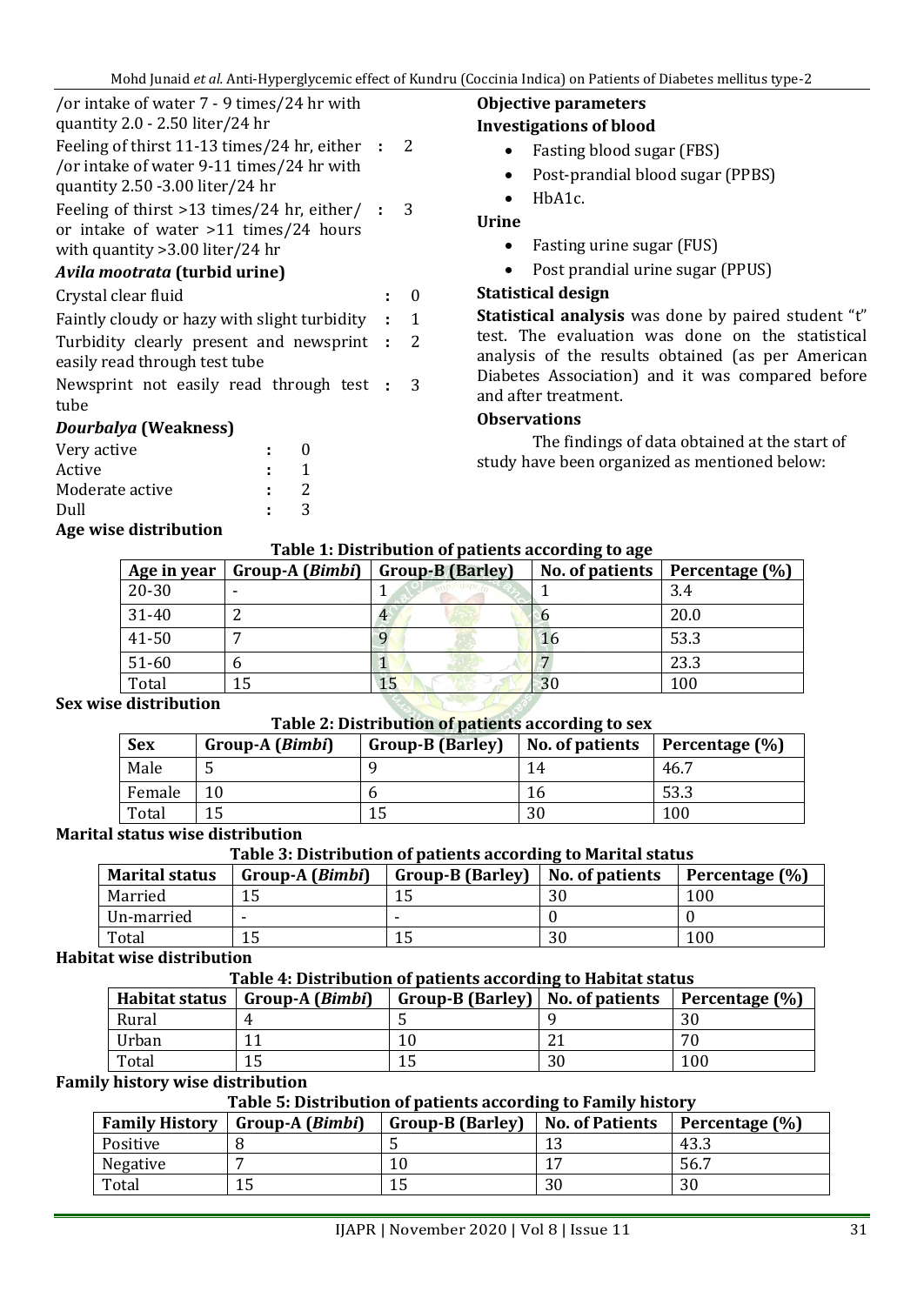## **Weight wise distribution**

| rabic of Distribution or patients according to weight in hg |    |                                    |                 |                |  |  |
|-------------------------------------------------------------|----|------------------------------------|-----------------|----------------|--|--|
| Weight in kgs                                               |    | Group-A $(Bimbi)$ Group-B (Barley) | No. of patients | Percentage (%) |  |  |
| $50 - 60$                                                   |    |                                    |                 | 13.3           |  |  |
| 61-70                                                       |    | 4                                  |                 | 30.0           |  |  |
| 71-80                                                       |    |                                    |                 | 36.7           |  |  |
| 81-90                                                       |    |                                    |                 | 16.7           |  |  |
| 91-100                                                      |    |                                    |                 | 3.3            |  |  |
| Total                                                       | 15 | 15                                 | 30              | 100            |  |  |

## **Table 6: Distribution of patients according to Weight in Kg**

# **Educational Status wise distribution**

## **Table 7: Distribution of patients according to Educational status**

| <b>Education</b> | Group-A ( <i>Bimbi</i> ) | <b>Group-B (Barley)</b> | No. of patients | Percentage (%) |
|------------------|--------------------------|-------------------------|-----------------|----------------|
| Graduates        |                          |                         |                 | 36.7           |
| Intermediate     |                          |                         | 14              | 46.6           |
| Uneducated       |                          |                         |                 | 16.7           |
| Total            | 15                       | 15                      | 30              | 100            |

## **Occupation wise distribution**

## **Table 8: Distribution of patients according to Occupational status**

| <b>Occupation</b> | Group-A ( <i>Bimbi</i> ) | <b>Group-B (Barley)</b> | No. of patients | Percentage (%) |
|-------------------|--------------------------|-------------------------|-----------------|----------------|
| Service           | 4                        |                         | 10              | 33.3           |
| Businessman       | ▵                        |                         |                 | 16.7           |
| Housewife         | -                        | $\mathbf b$             | 13              | 43.3           |
| Retired           | ∸                        |                         |                 | 6.7            |
| Total             | 15                       | 15                      | 30              | 100            |

## **Socio-economical status wise distribution**

# **Table 9: Distribution of patients according to Socio-economical status**

| Socio-economical<br><b>Status</b> | Group-A ( <i>Bimbi</i> ) | <b>Group-B (Barley)</b> | No. of patients | Percentage (%) |
|-----------------------------------|--------------------------|-------------------------|-----------------|----------------|
| Poor                              |                          |                         |                 | 30.0           |
| Lower Middle Class                |                          |                         |                 | 26.7           |
| Upper Middle Class                | b                        |                         | 13              | 43.3           |
| Total                             | 15                       | 15                      | 30              | 100            |

#### **Addiction wise distribution**

## **Table 10: Distribution of patients according to Addiction**

| Addiction                    | Group-A ( <i>Bimbi</i> ) | <b>Group-B (Barley)</b> | No. of patients | Percentage (%) |
|------------------------------|--------------------------|-------------------------|-----------------|----------------|
| Alcoholics                   |                          |                         |                 | 6.7            |
| Smoking                      |                          |                         |                 | 16.7           |
| Alcohol+Smoking              |                          |                         |                 | 13.3           |
| Alcohol+Smoking &Tobacco   2 |                          |                         |                 | 13.3           |
| No Addiction                 | 10                       |                         | 15              | 50             |
| Total                        | 15                       | 15                      | 30              | 100            |

## **Duration of illness wise distribution**

# **Table 11: Distribution of patients according to Duration of illness**

| Group-A ( <i>Bimbi</i> )<br><b>Duration of Illness</b> |   | <b>Group-B (Barley)</b> | No. of patients | Percentage (%) |
|--------------------------------------------------------|---|-------------------------|-----------------|----------------|
| $\overline{0.5}$ Years                                 | 4 |                         |                 | 23.4           |
| 5-10 Years                                             | 4 |                         | 10              | 33.3           |
| $\mid$ >10 Years                                       |   |                         | 13              | 43.3           |
| Total                                                  |   | 15                      | 30              | 100            |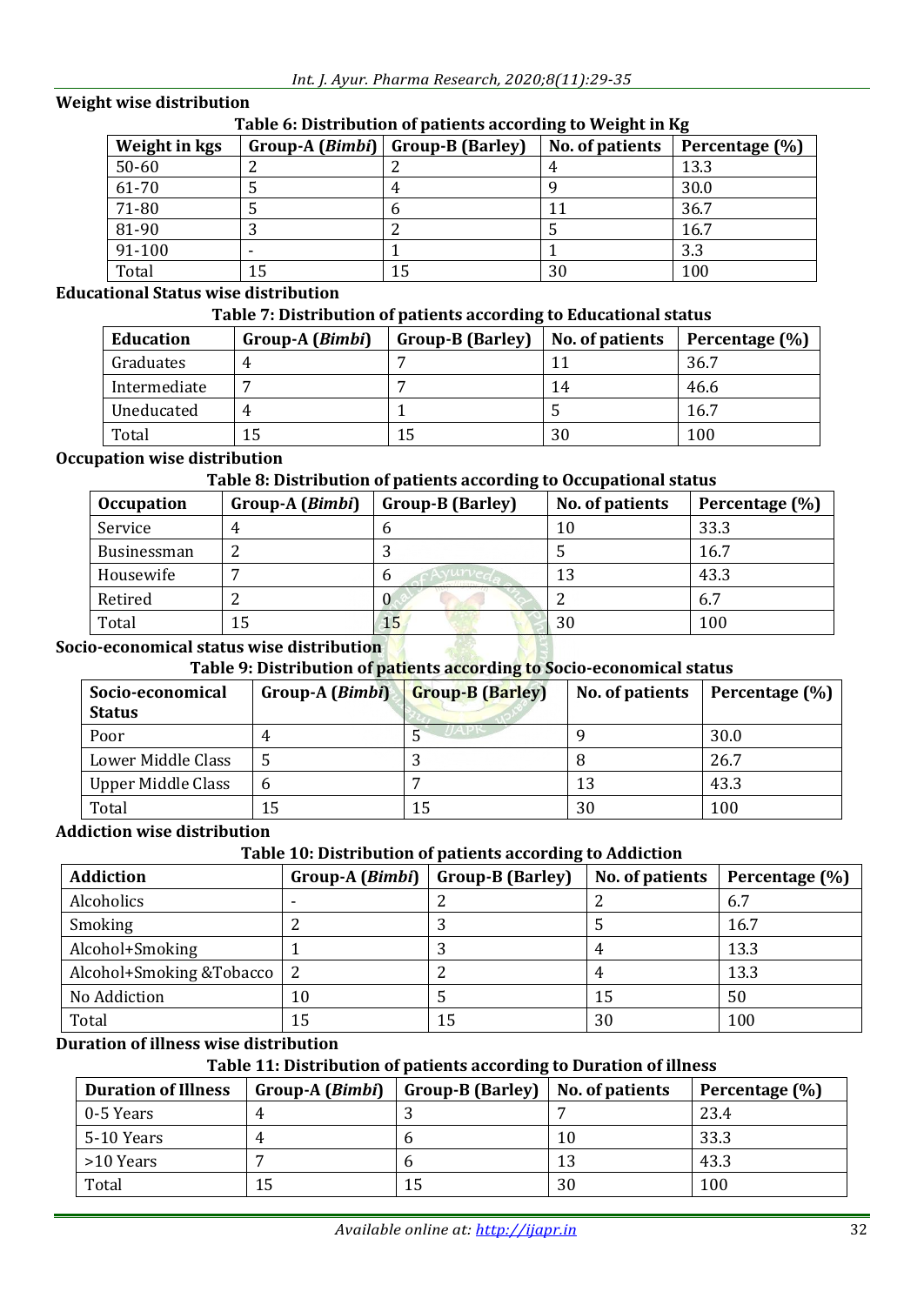# **Dietary habits (***Ahara***) wise distribution**

| Table 12: Distribution of patients according to Ahara |  |  |
|-------------------------------------------------------|--|--|
|                                                       |  |  |

| <b>Diet</b> | Group-A ( <i>Bimbi</i> ) | <b>Group-B (Barley)</b> | No. of patients | Percentage (%) |
|-------------|--------------------------|-------------------------|-----------------|----------------|
| Veg.        |                          |                         |                 | 46.7           |
| Mixed       |                          |                         | Ιb              | 53.3           |
| Total       |                          |                         | 30              | 100            |

#### **Sleep pattern (Nidra) wise distribution**

#### **Table 13: Distribution of patients based on Nidra**

| <b>Nidra</b> | Group-A ( <i>Bimbi</i> ) | <b>Group-B (Barley)</b> | No. of patients | Percentage (%) |
|--------------|--------------------------|-------------------------|-----------------|----------------|
| Sound        |                          |                         |                 | 13.3           |
| Moderate     | q                        |                         | 15              | 50.0           |
| Disturbed    | 4                        |                         | 11              | 36.6           |
| Total        | 15                       | 15                      | 30              | 100            |

#### **Symptoms wise distribution**

#### **Table 14: Distribution of patients based on Symptoms**

| <b>Symptoms</b>                       | Group-A (Bimbi) | <b>Group-B (Barley)</b> | No. of patients | Percentage (%) |
|---------------------------------------|-----------------|-------------------------|-----------------|----------------|
| <b>Excessive urination</b>            | 15              | 15                      | 30              | 100            |
| (Prabootha ootrata)                   |                 |                         |                 |                |
| Excessive thirst<br>(Atitrushna)      | 15              | 15                      | 30              | 100            |
| Turbid<br>Avila<br>urine<br>mootrata) | 14              | 15                      | 29              | 96.6           |
| Weakness (Dourbalya)                  | 12              | a                       |                 | 70.0           |

#### **Fasting Blood Sugar (Day-0) wise distribution**

# **Table 15: Distribution of patients according to fasting blood sugar (Day-0)**

| $FBS(mg\%)$ | $Group-A(Bimbi)$ | <b>Group-B (Barley)</b> | No. of patients | Percentage (%) |
|-------------|------------------|-------------------------|-----------------|----------------|
| $<$ 200     |                  |                         | 15              | 50.0           |
| 200-250     |                  | 3                       |                 | 20.0           |
| 250-300     |                  |                         |                 | 13.3           |
| >300        |                  |                         |                 | 16.7           |
| Total       |                  |                         | 30              | 100            |

## **Post-Prandial blood Sugar (Day-0) wise distribution:**

## **Table 16: Distribution of patients according to Post-prandial blood sugar (Day-0)**

| PPBS $(mg\%)$ | Group-A ( <i>Bimbi</i> ) | <b>Group-B (Barley)</b> | <b>No. of Patients</b> | Percentage (%) |
|---------------|--------------------------|-------------------------|------------------------|----------------|
| < 200         |                          |                         |                        | 26.6           |
| 200-250       |                          |                         | n                      | 20.0           |
| 250-300       | 4                        |                         |                        | 23.3           |
| $>300$        |                          |                         |                        | 30.0           |
| Total         |                          | 15                      | 30                     | 100            |

## **Glycosylated haemoglobin (Day-0) wise distribution**

#### **Table 17: Distribution of patients according to HbA1c ( Day-0)**

| HbA1c   | Group-A ( <i>Bimbi</i> ) | <b>Group-B (Barley)</b> | No. of patients | Percentage (%) |
|---------|--------------------------|-------------------------|-----------------|----------------|
|         |                          |                         |                 | 13.3           |
| $7 - 8$ |                          |                         |                 | 26.7           |
| $8-9$   |                          |                         |                 | 23.3           |
| 59      |                          |                         |                 | 36.7           |
| Total   |                          |                         | 30              | 100            |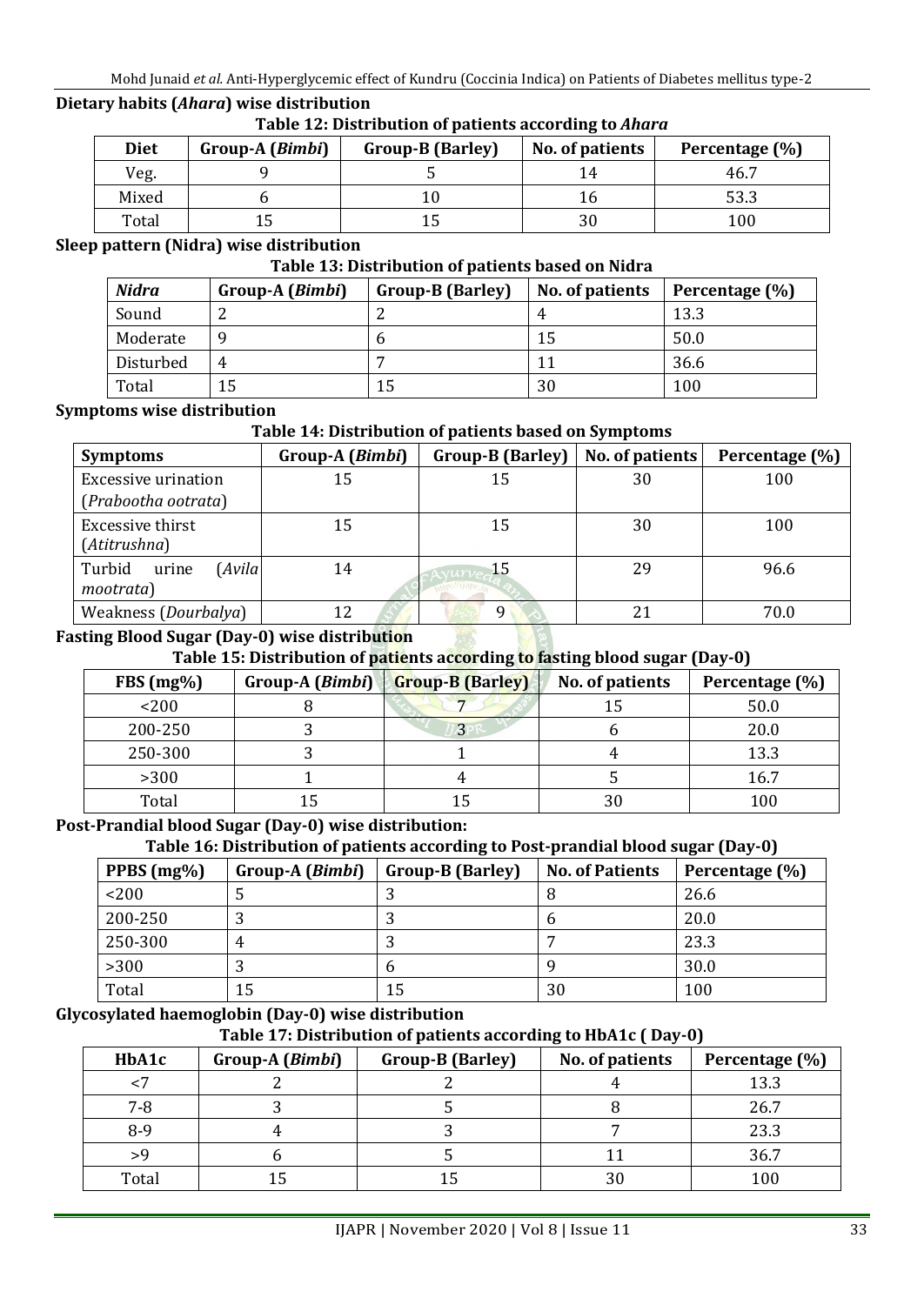| Int. J. Ayur. Pharma Research, 2020;8(11):29-35 |
|-------------------------------------------------|
|-------------------------------------------------|

#### **Results of Clinical Study**

The patients were analyzed statistically and results obtained were mentioned below:

| Table 18: Results of laboratory parameters in group-A (Trial group) |  |  |
|---------------------------------------------------------------------|--|--|
|                                                                     |  |  |

| Lab<br><b>Tests</b> | Mean<br>B.T | <b>Mean</b><br>A.T | <b>Mean</b><br>Dif. | % Mean<br>Reduction | $\pm$ S.D | $\pm$ S.E | Т<br>value | P<br><b>Value</b> | <b>Result</b> | P value<br><b>Summary</b> |
|---------------------|-------------|--------------------|---------------------|---------------------|-----------|-----------|------------|-------------------|---------------|---------------------------|
| <b>FBS</b>          | 186.3       | 149.3              | 37                  | 19.86               | 8.23      | 2.12      | 6.58       | < 0.001           | H.S.          | <b>XXX</b>                |
| <b>PPBS</b>         | 249.9       | 188.6              | 61.3                | 24.52               | 10.31     | 2.66      | 5.90       | < 0.001           | H.S.          | <b>XXX</b>                |
| HbA1c               | 8.64        | 7.91               | 0.73                | 8.44                | 2.84      | 0.73      | 8.46       | < 0.001           | H.S.          | <b>XXX</b>                |
| <b>FUS</b>          | 0.28        | 0.17               | 0.11                | 39.28               | 27.35     | 7.06      | 3.23       | < 0.01            |               | xx                        |
| <b>PPUS</b>         | 0.36        | 0.20               | 0.16                | 44.44               | 38.56     | 9.95      | 5.53       | < 0.001           | H.S           | <b>XXX</b>                |

## **Table 19: Results of laboratory parameters in group-B (Placebo group)**

| <b>Symptoms</b> | <b>Mean</b> | <b>Mean</b> | Mea    | % Mean    | $\pm$ S.D | т<br>$\pm$ S.E |       | P     | Result | P value        |
|-----------------|-------------|-------------|--------|-----------|-----------|----------------|-------|-------|--------|----------------|
|                 | B.T         | A.T         | n Dif. | Reduction |           |                | value | value |        | <b>Summary</b> |
| <b>FBS</b>      | 229.4       | 226.9       | 2.5    | 1.09      | 5.66      | 1.46           | 0.87  | >0.05 | N.S.   |                |
| <b>PPBS</b>     | 269.9       | 263.2       | 6.67   | 2.48      | 23.02     | 5.94           | 0.96  | >0.05 | N.S.   |                |
| HbA1c           | 8.49        | 8.45        | 0.04   | 0.47      | 1.38      | 0.35           | 1.24  | >0.05 | N.S.   |                |
| <b>FUS</b>      | 0.36        | 0.33        | 0.027  | 7.5       | 35.19     | 9.08           | 1.46  | >0.05 | N.S.   |                |
| <b>PPUS</b>     | 0.38        | 0.36        | 0.02   | 5.26      | 12.10     | 3.23           | 1.46  | >0.05 | N.S.   |                |

## **Table 20: Results of symptomatic parameters in group-A (***Bimbi***)**

| <b>Symptoms</b>                                | <b>Mean</b> | <b>Mean</b> | Mean | % Mean           | $\pm$ S.D | $\pm$ S.E | T     | P            | <b>Result</b> | P value        |
|------------------------------------------------|-------------|-------------|------|------------------|-----------|-----------|-------|--------------|---------------|----------------|
|                                                | B.T         | A.T         | Dif. | <b>Reduction</b> |           |           | value | <b>Value</b> |               | <b>Summary</b> |
| Excessive urination<br>(Prabootha<br>Mootrata) | 2.20        | 1.00        | 1.20 | 54.54            | 26.33     | 6.79      | 11.22 | < 0.001      | H.S.          | <b>XXX</b>     |
| Excessive thirst<br>(Atitrushna)               | 2.20        | 1.07        | 1.13 | 51.36            | 26.33     | 6.79      | 12.47 | < 0.001      | H.S.          | <b>XXX</b>     |
| Turbid urine (Avila<br>Mootrata)               | 1.87        | 0.87        | 1.00 | 53.47            | 32.65     | 18.431    | 10.25 | < 0.001      | H.S.          | <b>XXX</b>     |
| Weakness<br>(Dourbalya)                        | 1.20        | 0.33        | 0.87 | 72.5             | 39.94     | 10.31     | 6.50  | < 0.001      | H.S.          | <b>XXX</b>     |

# **Table 21: Results of symptomatic parameters in group-B (Barley)**

| <b>Symptoms</b>                                | Mean | Mean | Mean | $\frac{1}{2}$ and $\frac{1}{2}$ and $\frac{1}{2}$ and $\frac{1}{2}$ and $\frac{1}{2}$ are $\frac{1}{2}$ and $\frac{1}{2}$ and $\frac{1}{2}$ and $\frac{1}{2}$ and $\frac{1}{2}$ and $\frac{1}{2}$ and $\frac{1}{2}$ and $\frac{1}{2}$ and $\frac{1}{2}$ and $\frac{1}{2}$ and $\frac{1}{2}$ a<br>$\%$ | $\pm$ S.D | $\pm$ S.E | Т     | P     | <b>Result</b> | P value        |
|------------------------------------------------|------|------|------|-------------------------------------------------------------------------------------------------------------------------------------------------------------------------------------------------------------------------------------------------------------------------------------------------------|-----------|-----------|-------|-------|---------------|----------------|
|                                                | B.T  | A.T  | Dif. | Mean                                                                                                                                                                                                                                                                                                  |           |           | value | value |               | <b>Summary</b> |
|                                                |      |      |      | reduction                                                                                                                                                                                                                                                                                             |           |           |       |       |               |                |
| Excessive urination<br>(Prabootha<br>Mootrata) | 2.00 | 1.86 | 0.14 | 7.00                                                                                                                                                                                                                                                                                                  | 15.00     | 3.87      | 1.46  | >0.05 | IN.S.         |                |
| Excessive thirst<br>(Atitrushna)               | 1.93 | 1.86 | 0.07 | 3.62                                                                                                                                                                                                                                                                                                  | 8.60      | 2.22      | 1.00  | >0.05 | N.S.          |                |
| Turbid urine (Avila)<br>Mootrata)              | 1.66 | 1.60 | 0.06 | 3.61                                                                                                                                                                                                                                                                                                  | 12.91     | 3.33      | 1.00  | >0.05 | N.S.          |                |
| Weakness<br>(Dourbalya)                        | 0.73 | 0.66 | 0.07 | 9.58                                                                                                                                                                                                                                                                                                  | 25.82     | 6.66      | 1.00  | >0.05 | N.S.          |                |

## **DISCUSSION**

In group-A (*Bimbi*) after the treatment of 60 days, there was significant improvement in all the laboratory parameters in patients of this group. The outcome showed that mean reduction in fasting blood sugar level was 19.86%, in PP blood sugar level was 24.52% and in HbA1c level was 8.4%.These

outcomes suggest that the results of trial drug i.e. *Coccinia indica* (*Bimbi*) powder was highly significant at p-value <0.001.

Along with the blood parameters, fasting urine sugar level also showed significant mean